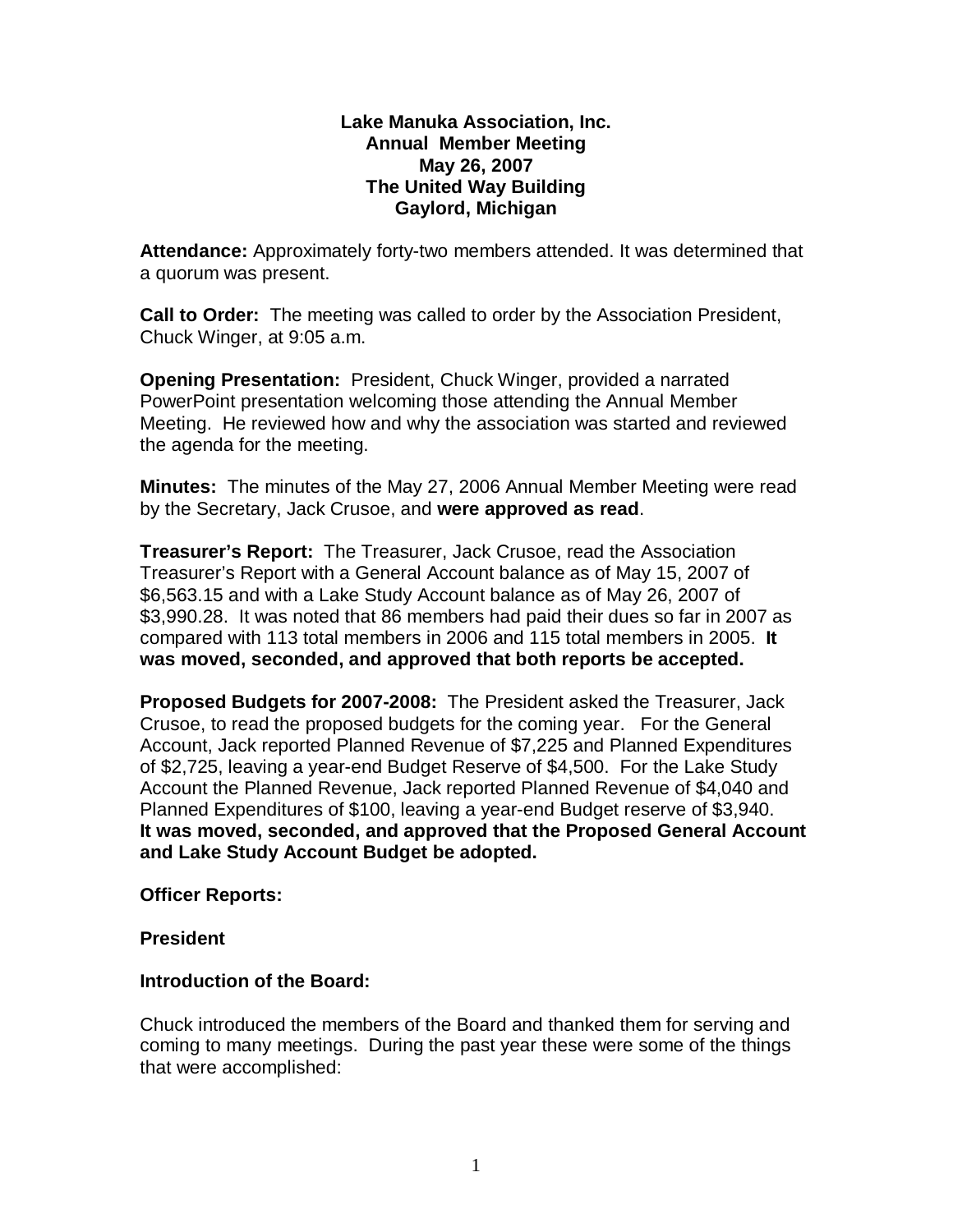- Boat Ramp Sinage "Clean Boats for Clean Water"
- Board decreased from eleven to ten members
- Open Forum on the Lake Study Report was held last Labor Day
- Four Board meetings were held
- Lake management the actual plan was organized
- Constructed and distributed the straw vote on lake improvements

### **Kolke Creek/Merit Energy:**

Board members sat in on several days of the hearings before Judge Murphy, regarding the Kolke Creek/Merit Energy matter. It will be about fourteen days before final arguments are made and 28 days before a bench order is made regarding the Merit Energy/DNR/DEQ plan to dump remediated water into Kolke Creek. Chuck noted that merit Energy apparently has other leaking well sites that may also require water remediation. He said that the case has brought out that you might not want to ask for certain things. The Board is remaining relatively quiet on the matter. The Simpson's spent a lot of money on the defense of their riparian rights and property and did an even more detailed study of their situation than we at Lake Manuka did.

### **Clean Boats for Clean Water:**

Relative to "Clean Boats for Clean Water," a discussion on zebra mussels and other (newer) threats (fish kills) that don't currently affect Lake Manuka was conducted. It was noted that zebra mussels change a lake's environment, cleaning up the water and eating themselves to death. They tend to wreck swimming because they adhere to the lake bottom and are sharp on feet.

The Lakes and Streams Association is a neat group providing much useful information. Please visit their website.

# **Establishing a Lake Level for an Inland Lake:**

The Lake Level Act #202 of 1911 was adopted by the State of Michigan. It was followed by Act #377 in 1921 that basically stated that counties can deal with dams, etc. on controlling lake levels. In 1939, the state reinforced that counties establish lake levels for height and levels for inland lakes. In a 1961 State Act, two-thirds of lake owners can petition to raise a lake level to a set height. They can dig wells or bring in water from other sources to maintain lake levels. What is the ordinary high level water of a lake? It is apparent in the soil itself, between the upland and the lowland, i.e., where plants, etc. are obvious. For \$50 a riparian owner can have the MDEQ mark the ordinary high water for his/her property.

Our lake Report says that we are surrounded by sandy soil. The report suggests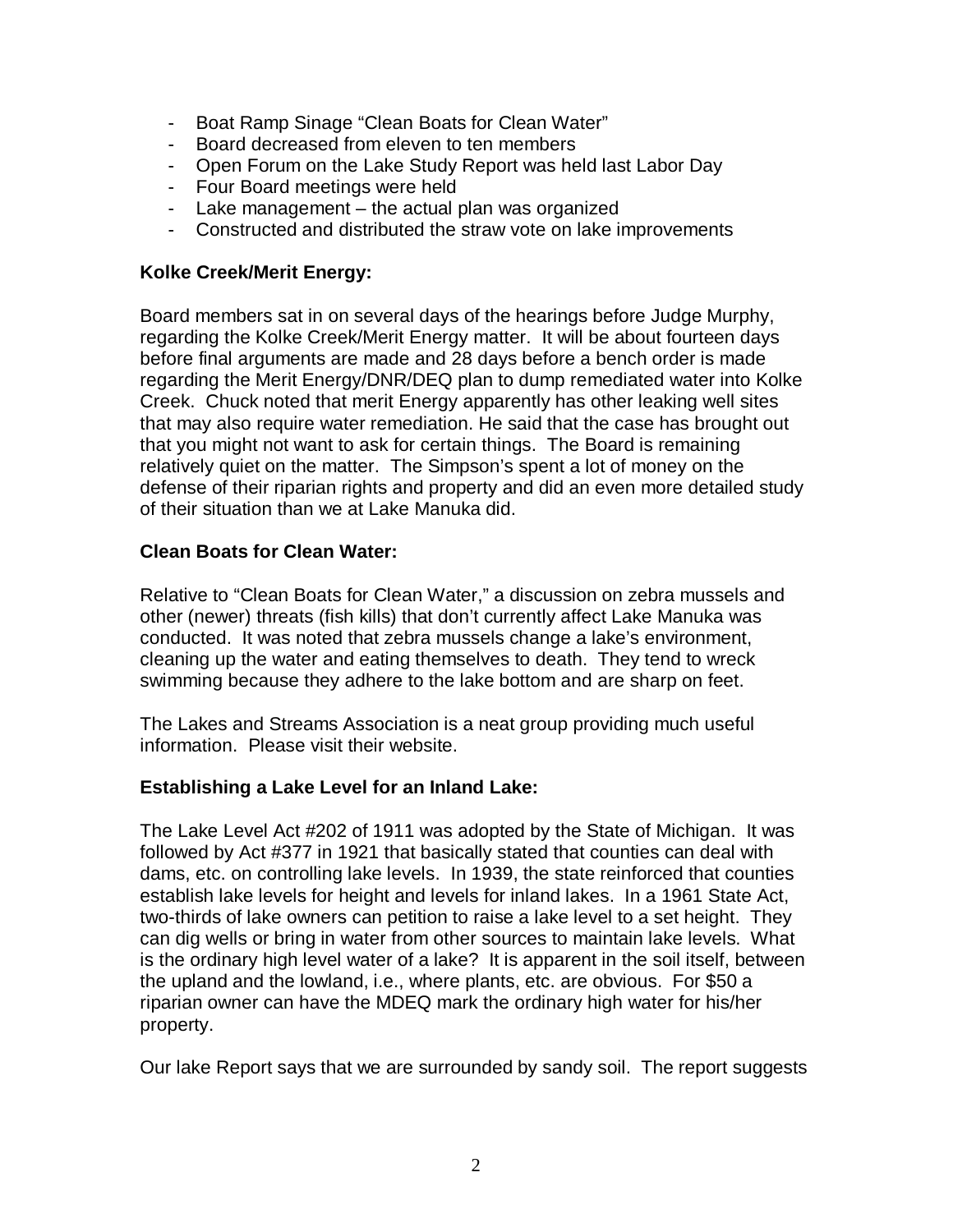that wells or other sources of augmenting water will leak out, i.e., money spent leaks out.

# **Lake Property Values:**

Area realtors have been contacted. Most are aware of Manuka Lake and what we are doing. I shared the four improvement issues with them – and the costs of the improvements. They commented that we should, 1) listen to your older owners – the lake level goes up and down, 2) it is difficult to sell property on Lake Manuka, but Opal and Dixon sell well. Even Lake Arrowhead sells better than Lake Manuka, but Otsego Lake has similar problems to Lake Manuka.

- "Drill wells only goes into water table."
- "Take muck out and get 30% 40% on investment."
- "Weed control only is a chemical thing."
- "Dredging for navigation is a sometimes thing."

Chuck further reported that people living near several of the muck areas have the most to gain from dredging. Lake Manuka is known as a "low value" lake – some form of active management may help reverse this impression.

# **Comments of Those Attending:**

- "Lake has been this low in 1965, but it has taken much longer this time to comeback."
- "Since 1938, the lake fluctuates about every eight years."
- "Seems like the Report author (Groves) doesn't want to do anything unnatural to the lake."
- "Success of wells is so, so electricity, noise, etc. environmental issues are current issues" according to a Supervisor in Oakland County. Larry Patritto reported.
- An aeration project was done at East Twin Lake (started in 2004), same size as Lake Manuka about 160 acres. Although that lake is not quite like our lake in that it has two big basins with the big one being round. Their pumps are the big commercial types, four compressors. Oxygen pumped into the bottom of the lake allows bacteria to consume muck. The Riparian will report the results soon.
- Harvesting of weeds requires three feet of water to get the equipment in; maybe a bit less with some newer equipment.

# **Standing Committee Reports**:

**Communications Committee** – Jeff Drukker thanked Craig Baetz for his work on the association website, updating it and adding new materials. Jeff asked the members to check the site for much useful information.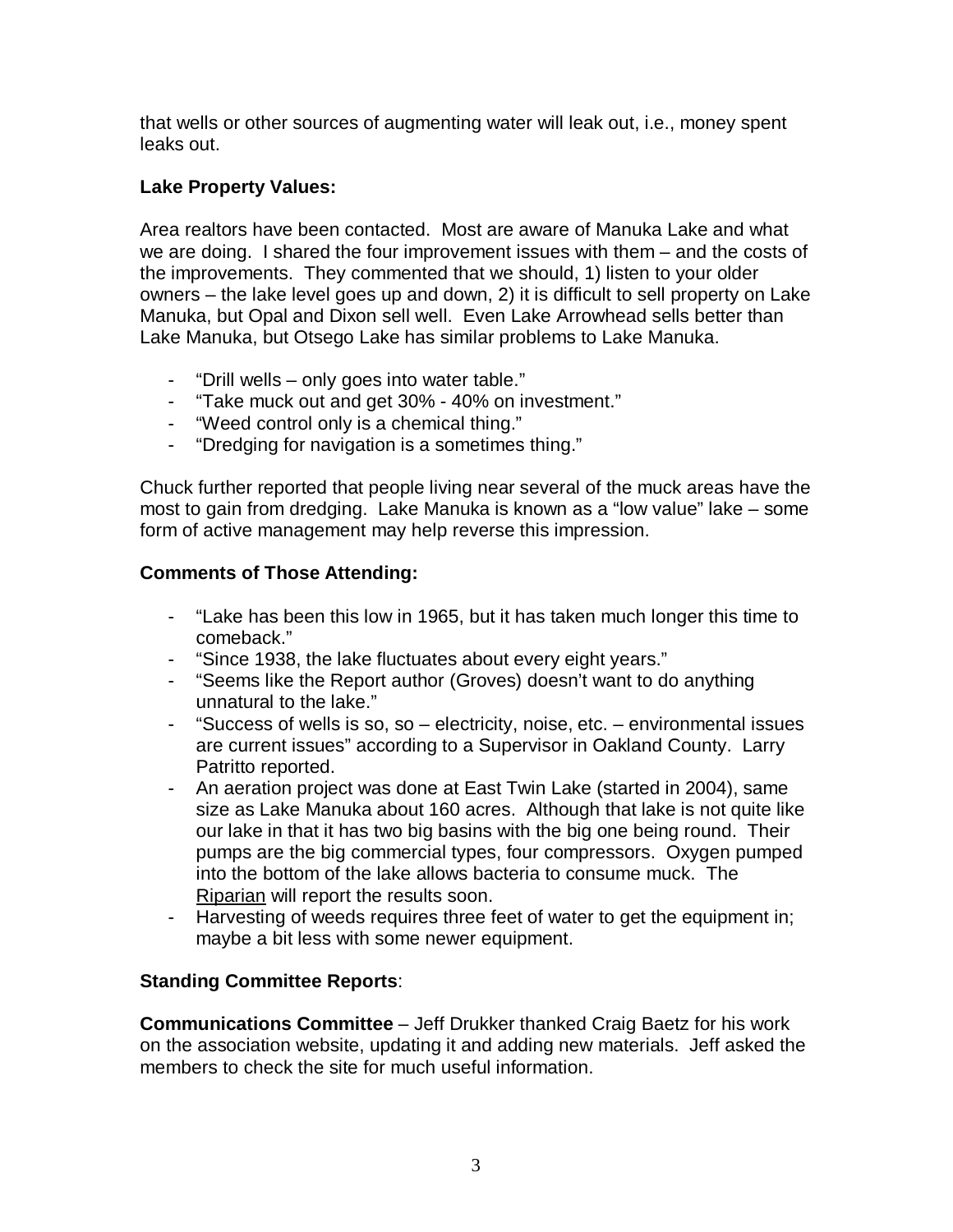**Government Committee** – Bob Gurchiec reported that he was awaiting the final count on the straw vote on lake improvements to see what our next steps will be for the committee.

**Lake Preservation** – Larry Patritto reported that the committee has been working on preparing, distributing, and counting the straw vote. The committee also got out the Lake Study Report. Larry thanked those who had responded to the straw vote. So far 65% of a mailing to 150 residents had responded to the straw vote. Many interesting comments were received.

# **Ad Hoc Committee Reports:**

### **Lake Wequas:**

Terry Jans reported that water passed through the Wequas/Manuka culvert this March for the first time in many years. Riparian owners on Lake Wequas are very interested in the results of the straw vote on lake improvements. Terry noted that the general flow of water if from Lake Thomas to Lake Wequas to Lake Manuka.

### **New Business:**

### **Straw Vote on Lake Improvements:**

Total votes; 98

Augmentation Wells: Yes – 26 No – 72 Dredging: Yes – 17 No – 81 Weed Removal\*: Yes – 60 No – 38 Navigation Dredging: Yes – 40 No – 58

\* Weed removal would be a five year plan, likely done each July. Cutting stresses the weeds roots and ultimately kills them. A Limited Liability Corporation would be likely formed to remove the weeds.

# **Action Plan:**

The board will get back to the membership with a final straw vote count and offer a plan(s) for vote.

Chuck noted that "navigation dredging "needs DNR, DEQ, and Hayes Township permits and must be professionally done. There are liability issues with sophisticated machinery.